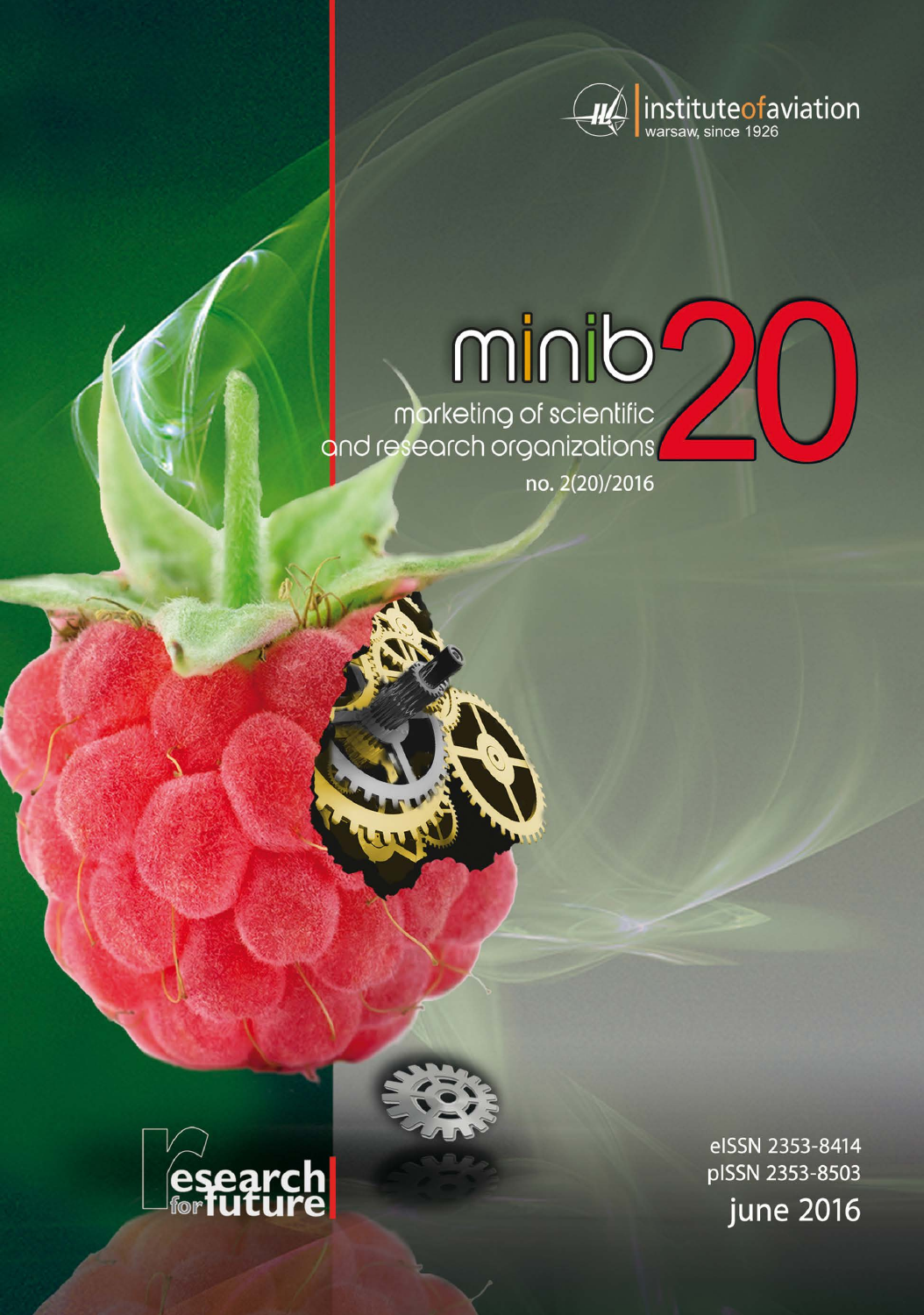

# *QUALITY MANAGEMENT PLATFORM IN RESEARCH INSTITUTES (PART 1)*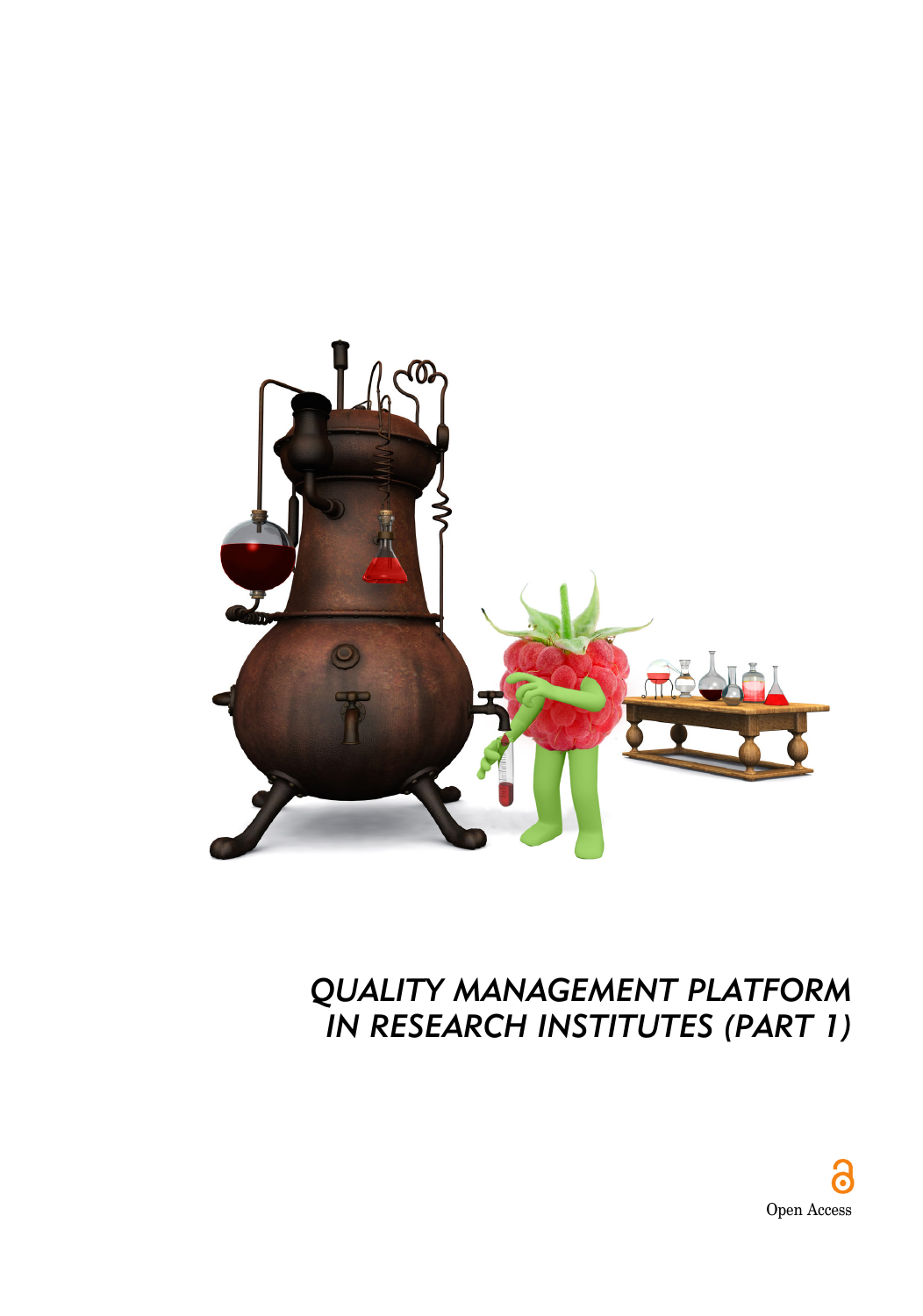## QUALITY MANAGEMENT PLATFORM IN RESEARCH INSTITUTES (PART 1)

Agnieszka Klembalska, M.Sc. Industrial Institute of Agricultural Engineering, Poznan, Poland agnes@pimr.poznan.pl MINIB, 2016, Vol. 20, Issue 2



Research institutes face a chance to take the lead in the system of commercialization of the effects of R&D. For the purpose it is necessary to strengthen their position in the market i.a. by reorganizing structures and focusing on quality management. A multi-faceted approach to the problem of quality in the activities of research institutes based on an analysis of stakeholders and products, led to the idea of creating a platform for quality management - an entity bringing together 3 sections:

- 1) Section of Quality Management Systems,
- 2) Section of Scientific Information,
- 3) Section of Cooperation with the Customer.

The choice of these areas, according to the author, corresponds to the specific activities of research institutes and emphasizes the need to improve and ensure the quality of the (often depreciated) area.

Keywords: research institute, quality management, R&D activities, stakeholders, organizational structure, marketing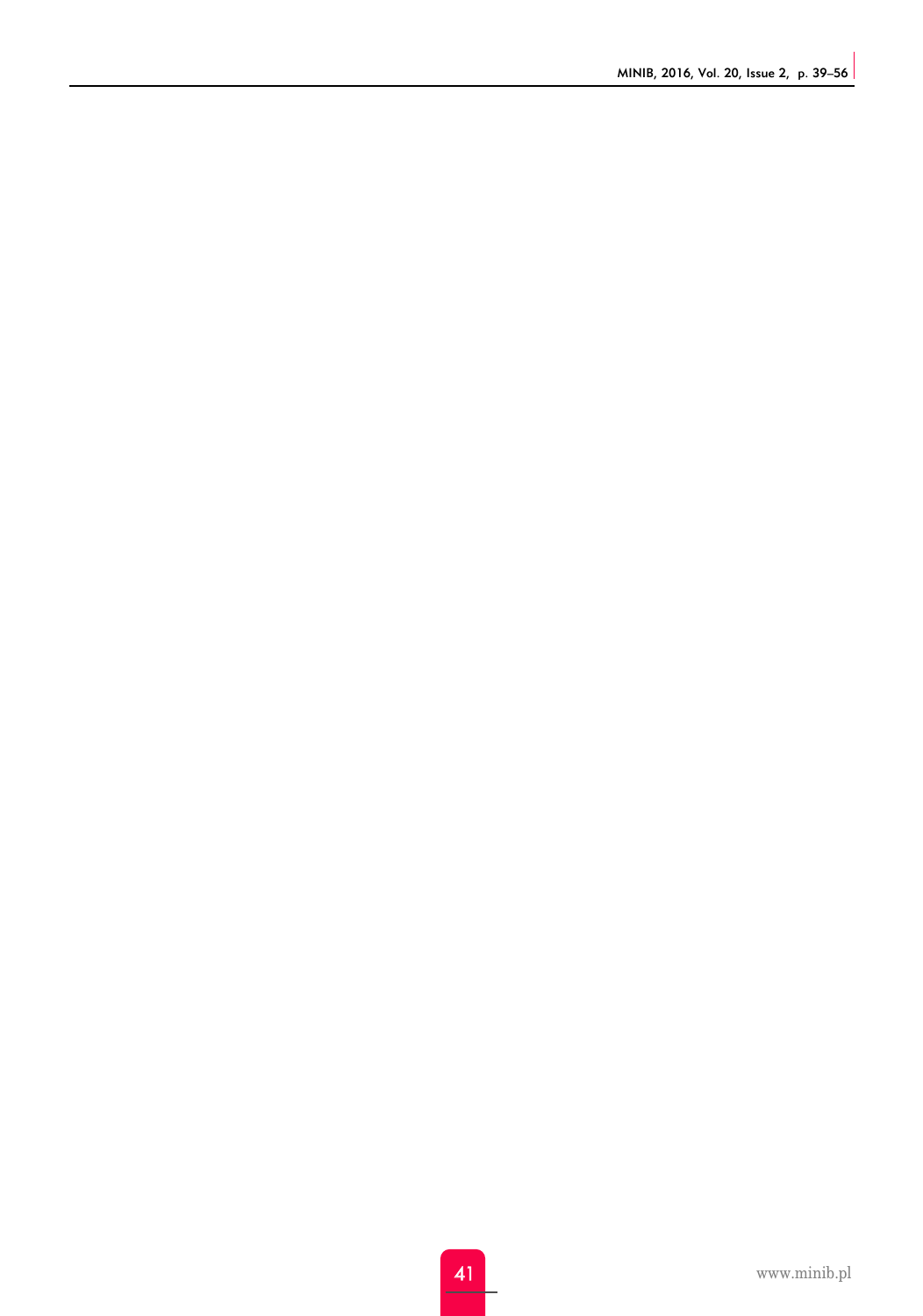## Situation of research institutes in Poland in the aspect of quality management

In the current economic situation in Poland the R&D sector is gaining key importance in the process of the transfer of knowledge from scientific units to companies. However, research institutes (IB) are not fully ready to play the role of leading institutes in the sector. On the one hand they have qualified personnel and specialist facilities — infrastructure and equipment. On the other hand, research institutes were mostly formed after WWII for the emerging Polish industry and functioned for decades as scientific support for numerous and flourishing factories in various branches of the economy and they were not forced to compete. As a result of economic and political transformation polish industry was substantially weakened. This situation is illustrated by statistical data shown in table 1, presenting the comparison of the scale of production in various branches of the industry in the years 1980, 1987 and 2013.

| Industrial sector -- product     | <b>Production in 1980</b> | <b>Production in 1987</b> | <b>Production in 2013</b> |
|----------------------------------|---------------------------|---------------------------|---------------------------|
| Textiles $[km^2]$                | 1330                      | 958                       | 125                       |
| Hard coal [million tons]         | 193                       | 193                       | 77                        |
| Machine tools [thousand units]   | 38.3                      | 46.1                      | 10                        |
| Cargo carriages [thousand units] | 15.2                      | 6.7                       | 3                         |
| Tractors [thousand units]        | 57.5                      | 59.2                      | 3.5                       |
| Buses [thousand units]           | 13.1                      | 10                        | 4.1                       |
|                                  |                           |                           | (all vehicles             |
|                                  |                           |                           | for public transport)     |
| Sea ships [units]                | 61                        | 41                        | 5                         |

| Table 1. The volume of production in chosen branches of the industry in the years 1980, 1987 and 2013 |  |  |  |
|-------------------------------------------------------------------------------------------------------|--|--|--|
|                                                                                                       |  |  |  |

Source: own materials prepared on the basis of data from Central Statistical Office (1981, 1988, 2014).

In a situation where the number of big partners has been substantially reduced, temporary cooperation with small and medium companies doesn't guarantee financial liquidity. What gives a chance for financial stability is only continuous participation in research projects and expanding client portfolio among interested European and global entities. The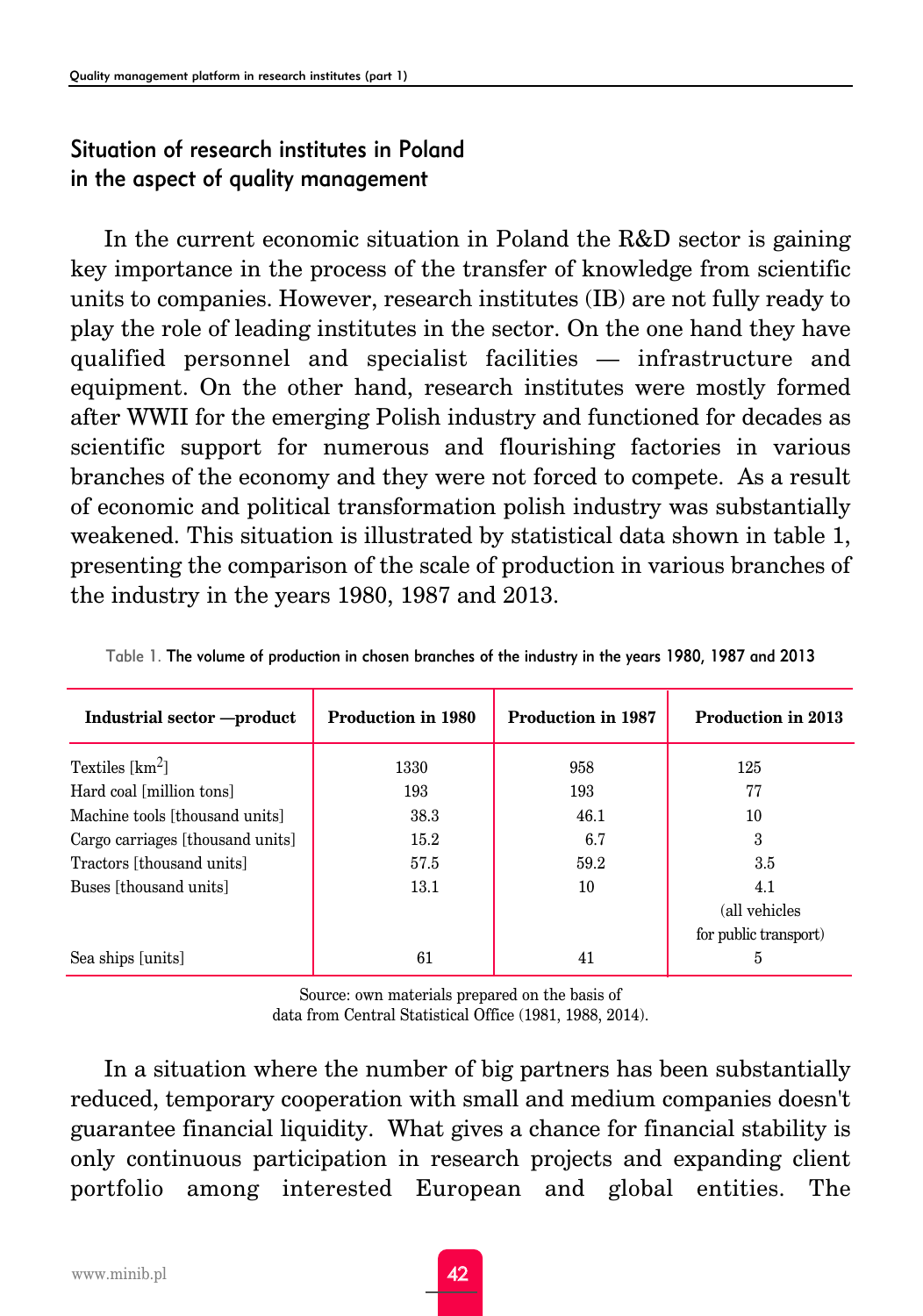contemporary rules for carrying out research projects and opening to the global markets is undoubtedly a completely new environment for the R&D activity of research institutes. The will to stay afloat on the market implies also the necessity to expand and improve one's offer. The preferred directions of economic development under the "*EU Policy of Cohesion*" and the "*Framework Programme for Science and Innovation 2014–2020 HORIZON 2020*" define priorities in the area of modernization of the Polish economy. These activities carried out by state authorities with the support of the European Union require the participation of national research-scientific units. Research institutes participate in projects coordinated by particular ministries, Polish Agency for Enterprise Development, or Marshall Offices' projects aimed at creating "Polish product brands", selecting and filling with material content "national intelligent specializations", or supporting local innovations, which thanks to the cooperation of science and business will have a chance for commercialization, or finding particular applications on the market. Changes in the environment of research institutes obviously have an impact on their organization, strategy of activity and the perception of quality. These aspects have become a starting point for the preparation of a concept for the creation of a quality management platform in research institutes. According to the author of this article, identified and described quality of R&D activity in research institutes is, along with the possessed resources, the most important tool for creating competitive advantage in current, dynamically changing economic conditions. Taking into consideration the outdated organizational structures of research institutes, unsuitable for contemporary forms of activity (projects), it is necessary to consider the concept of reorganization — creating modern multidisciplinary teams aimed at carrying out particular research projects. This paper is limited to the presentation of the concept for creation of an organizational unit responsible for guaranteeing the quality of activity of research institutions from a broad perspective. This constitutes an indispensable element in the process of adapting the structures of research institutes to contemporary economic-administrative requirements.

On the basis of the analysis of the social-economic situation of the sector of science and R&D activity, a SWOT analysis was carried out. The results of the analysis are presented in the following table.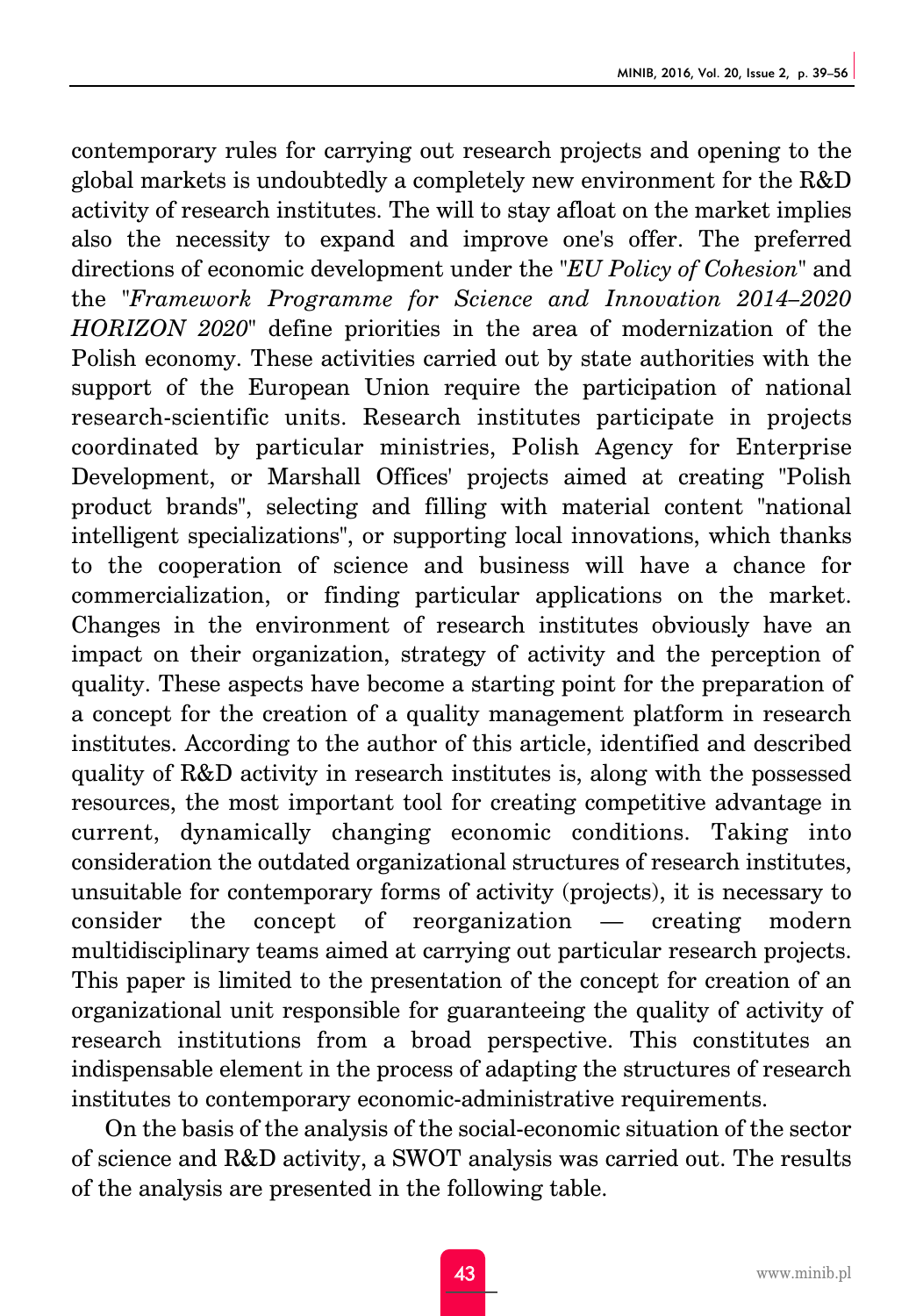| <b>STRONG POINTS</b>                                                                                                                                                                                                                                                                                                                                                                                                                                                                                                                                                                                                                                                                                                                                                                                                                                                                                                                                                                                                                                                 | <b>WEAK POINTS</b>                                                                                                                                                                                                                                                                                                                                                                                                                                                                                                                                                                                                                                                                                                                                                                                                                                                                                                                                                                                                                                                                                                                                                                                                                                                                                                                                                                                                                                                                                                                                                                                                                                                                   |  |  |  |
|----------------------------------------------------------------------------------------------------------------------------------------------------------------------------------------------------------------------------------------------------------------------------------------------------------------------------------------------------------------------------------------------------------------------------------------------------------------------------------------------------------------------------------------------------------------------------------------------------------------------------------------------------------------------------------------------------------------------------------------------------------------------------------------------------------------------------------------------------------------------------------------------------------------------------------------------------------------------------------------------------------------------------------------------------------------------|--------------------------------------------------------------------------------------------------------------------------------------------------------------------------------------------------------------------------------------------------------------------------------------------------------------------------------------------------------------------------------------------------------------------------------------------------------------------------------------------------------------------------------------------------------------------------------------------------------------------------------------------------------------------------------------------------------------------------------------------------------------------------------------------------------------------------------------------------------------------------------------------------------------------------------------------------------------------------------------------------------------------------------------------------------------------------------------------------------------------------------------------------------------------------------------------------------------------------------------------------------------------------------------------------------------------------------------------------------------------------------------------------------------------------------------------------------------------------------------------------------------------------------------------------------------------------------------------------------------------------------------------------------------------------------------|--|--|--|
| • Strong position of some of the basic sciences (exact<br>sciences), as well as achievements in some areas of<br>applied sciences;<br>• high and not decreasing share of researchers in the<br>overall number of people dealing with R&D activity in<br>scientific units;<br>· growing number of doctoral diplomas and growing<br>number of employees in R&D sector holding doctoral<br>titles;<br>• the participation of scientific units in international<br>projects and experience in their implementation;<br>• creation of Advanced Technology Centres, Centres of<br>Perfection and scientific networks, as well as<br>technological platforms;<br>• functioning of the National Centre for Research and<br>Development, National Science Sector, Information<br>Processing Centre, National Information Processing<br>Institute, Centrum Innowacji NOT - institutions<br>acting as intermediaries in financing R&D activity;<br>• growing number of scientific publications;<br>· growing number of entrepreneurs running, or<br>interested in R&D activity. | • Low level of budget spending on R&D and non-budget<br>spending on applied research and development<br>works;<br>$\bullet$ traditional, ministerial structure of the R&D sector;<br>· small share of Polish companies maintaining their<br>own R&D centres;<br>· insufficient number of young and middle-aged<br>scientific employees and researchers;<br>. obtaining the titles of habilitated doctor and<br>professor at an old age;<br>• high decapitalization of scientific equipment;<br>· small number of patents granted to Polish residents<br>abroad:<br>$\bullet$ weak<br>cooperation<br>of<br>scientific<br>units<br>with<br>companies;<br>· insufficient potential of the units mediating between<br>the sphere of R&D and companies;<br>· lack of a system of information about the existing<br>system of the institutional environment of R&D<br>sphere;<br>· small degree of implementation of R&D results in<br>economy;<br>$\bullet$ limited availability of external capital for innovative<br>activity in companies;<br>· low level of companies' innovativeness;<br>· lack of legal-tax incentives for Polish and foreign<br>companies and concerns for investing in R&D<br>activity,<br>· low share of high-technology products in exports;<br>· little experience in carrying out big international<br>projects;<br>· lack of conviction in the scientific circles that<br>regularly communicating with the society and<br>scientific achievements<br>informing<br>about<br>is<br>a necessary element of scientific institutions' activity;<br>. common lack of skills in the area of social<br>communication and marketing in the scientific<br>environment. |  |  |  |

#### Table 2. SWOT analysis of R&D activity in Poland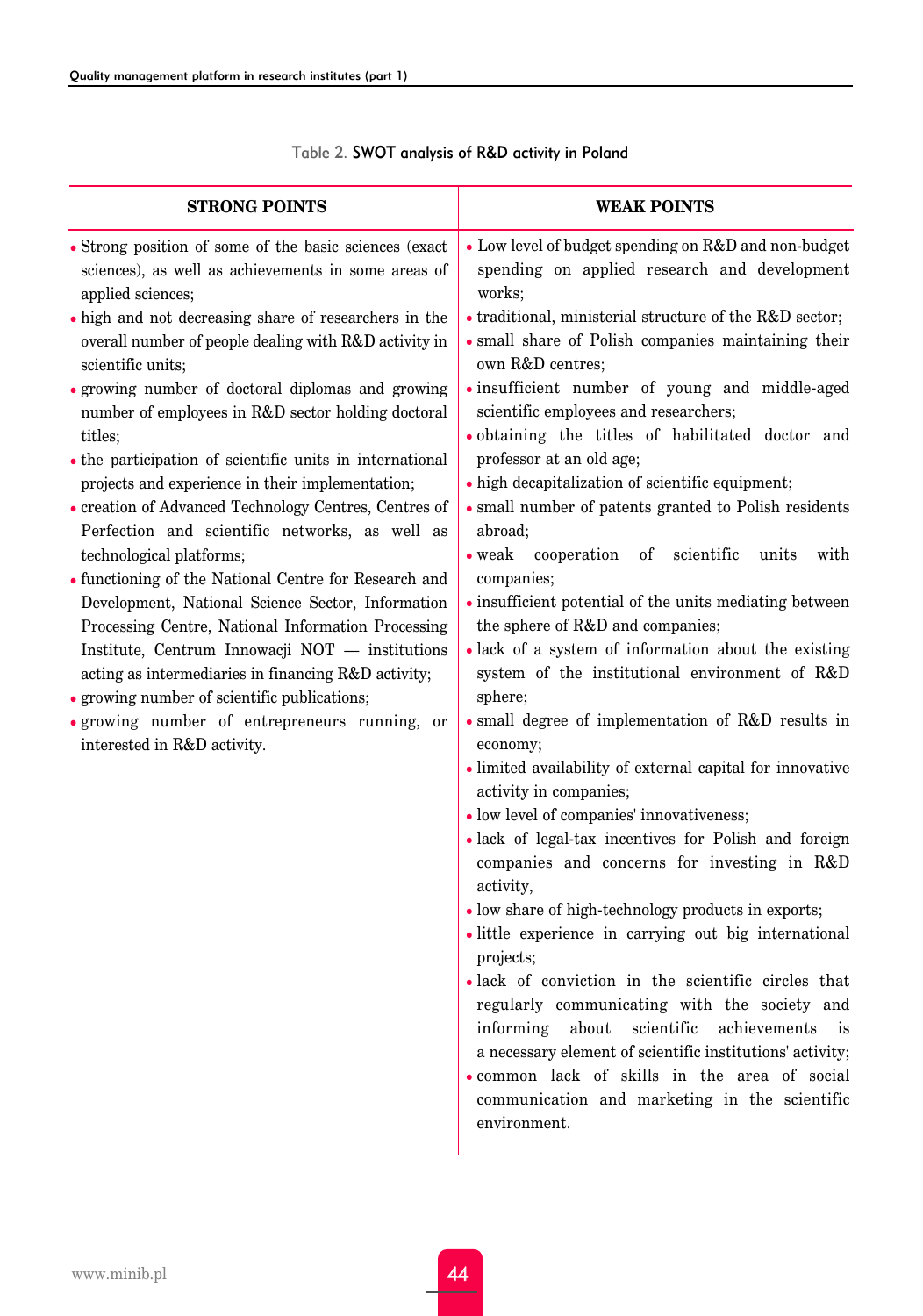| cont. table 2 |  |  |  |
|---------------|--|--|--|
|---------------|--|--|--|

| <b>CHANCES</b>                                                                                                                                                                                                                                                                                                                                                                                                                                                                                                                                                                                                                                                                                                                                                                                                                                                                                                                               | <b>THREATS</b>                                                                                                                                                                                                                                                                                                                                                                                                                                                                                                                                                                                                                                                                                                                                                                               |
|----------------------------------------------------------------------------------------------------------------------------------------------------------------------------------------------------------------------------------------------------------------------------------------------------------------------------------------------------------------------------------------------------------------------------------------------------------------------------------------------------------------------------------------------------------------------------------------------------------------------------------------------------------------------------------------------------------------------------------------------------------------------------------------------------------------------------------------------------------------------------------------------------------------------------------------------|----------------------------------------------------------------------------------------------------------------------------------------------------------------------------------------------------------------------------------------------------------------------------------------------------------------------------------------------------------------------------------------------------------------------------------------------------------------------------------------------------------------------------------------------------------------------------------------------------------------------------------------------------------------------------------------------------------------------------------------------------------------------------------------------|
| • boosting the role of R&D in the improvement of<br>attractiveness of Polish economy;<br>• possibility of using the funds from European Union;<br>• creating a system of the state policy of innovation<br>based on scientific and technological research and<br>development works;<br>• changing the system of financing scientific research;<br>• building a system of legislative and financial solutions<br>supporting the transfer of technologies (innovations)<br>to small and medium companies;<br>• designed financial incentives for investing in R&D<br>• restructuring of scientific units and liquidation of the<br>weakest units:<br>• consolidation of the best scientific and research-<br>development teams around priority long-term and<br>strategic research programmes;<br>• growing number of national inventions submitted to<br>foreign patent registers;<br>• growing expenses on innovative activity in companies. | • lack of consistent implementation of raising spending<br>on R&D, which results in the continuation of low level<br>of funds allocated in the state budget to science (lack of<br>the effect of leverage) and insufficient share of non-<br>budget financing in total spending on R&D<br>• the risk of insufficient absorption of EU funds for<br>R&D<br>• lack of knowledge and social support for scientific<br>research especially in controversial areas (e.g. nuclear<br>energy, genetically modified food);<br>• low social awareness, also among entrepreneurs, of the<br>significant role of science and technology in economic<br>and social development;<br>• lack of pro-innovative attitudes among entrepreneurs;<br>. low demand for the results of R&D works in<br>companies. |

Source: opracowanie własne na podstawie na podstawie (Ministerstwo Nauki i Szkolnictwa Wyższego, 2007).

Numerous conversations and conducted questionnaire surveys among the representatives of units responsible for the functioning of quality management systems in research institutes clearly lead to a conclusion that despite the fact of implementation of often expensive systems, there is no possibility of measuring their efficiency. In particular, there are no analyses of the impact of quality management systems on the final effects of R&D activity. In a situation where more and more advanced research projects — which are subject to meticulous accounting procedures based on reports, results and lists — are being carried out and where running activities requires fast reaction to changes, analysis of risk, which are assessed every year by the Ministry of Science and Higher Education — it seems advisable to apply tools supporting the assessment of quality. Statutory obligations associated with the functioning of the POL-on system impose on research institutes the duty to adapt the manner and scope of work of reporting teams to the new requirements.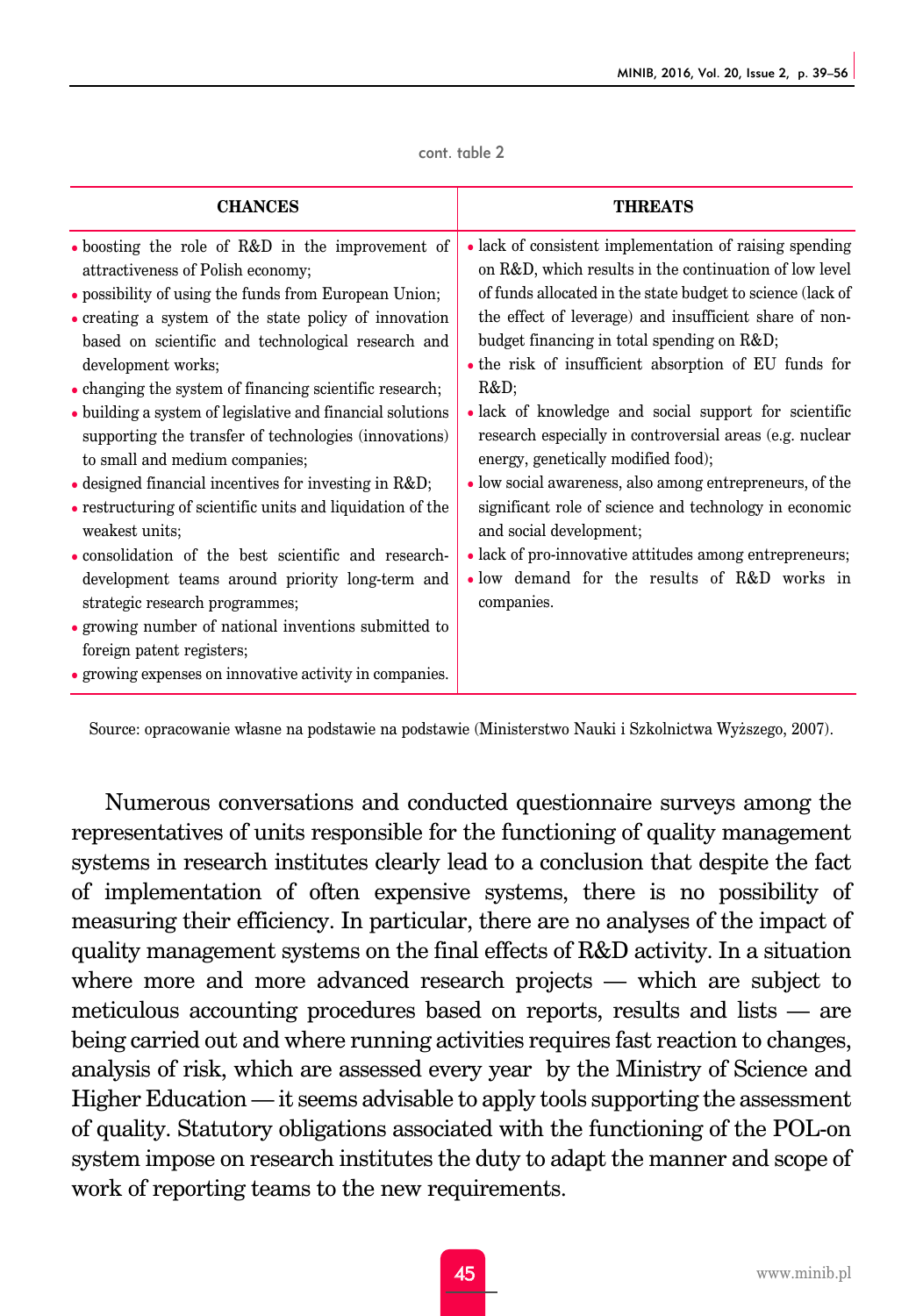In the context of functioning within research institutes an organizational unit called in this work quality management platform quality will be defined in three areas:

- degree to which the requirements of quality management systems implemented in an organization are satisfied;
- <sup>z</sup> internal databases in the scope of scientific information in terms of satisfying the requirements of scientific information systems;
- methods of cooperation with clients.

## The purpose of establishment and functioning of a quality management platform in research institutes

The author of this work has prepared a quality management concept taking into consideration multiple aspects of this sphere in research institutes. The goal of creating a special organizational unit in the structure of research institutes (physical, or virtual) responsible for complex management of quality is above all strengthening the aspect of guaranteeing quality thanks to professional analyses (reflecting the characteristics of research institutes) of both the internal situation in an organization and the observation of the environment. The preparation of the concept has been stimulated by many factors, among others:

- the necessity to rise to the challenges of dynamic and competitive market, which imposes new requirements on entities in the area of provision of quality;
- the necessity to satisfy the requirements in the area of obligatory reporting in the POL-on system;
- in most of the functioning research institutes issues associated with generally understood quality management are limited to care about satisfying the requirements imposed by the implemented management systems (mainly PN-EN ISO/IEC 17025:2005 and PN-EN ISO 9001:2009);
- $\bullet$  lack of complex concept for the consideration of aspects of quality in the activity of research institutes, including professional management in terms of satisfying the requirements of all the stakeholders;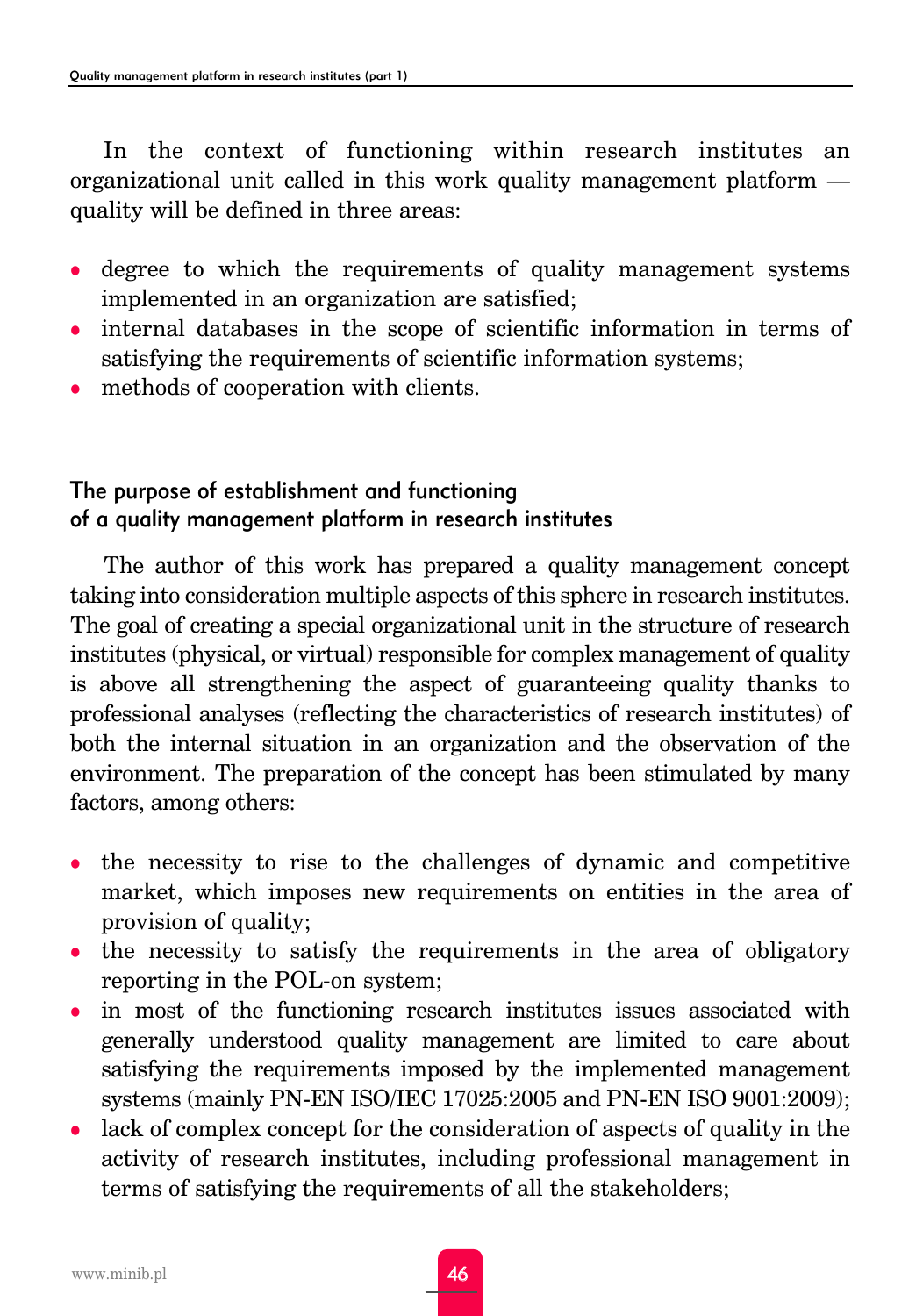- lack of solutions adapting the characteristics of research institutes (in terms of goals and strategy of activity, legal regulations in the scope of defined conditions of financing of activity, organizational structure and scopes of responsibility) as entities operating on the market so that they can efficiently compete on the national and international market;
- lack, or outdated forms of activity of the teams responsible for information management in an institute and contacts with clients;
- lack of modern internal solutions making sure that the recipients get the highest quality products of the activity of research institutes;
- $\bullet$  the necessity to raising awareness of the significance of quality within an organization.

In organizational structures of research institutes there are no teams dealing in a complex way with quality management. Usually the functioning of the section of quality is limited to appointing a plenipotentiary for the issues of quality, which is associated with the duties imposed by norm regulations. However, the plenipotentiary's only task is making sure that the procedures of a particular system are followed. Such a suppression of pro-quality initiative usually results from the fact that the person serving as plenipotentiary for quality often has other duties, e.g. in case of PN-EN ISO/IEC 17025:2005 system the person is above all a research-technical, or even a scientific employee in a laboratory.

In the structures of research institutes the responsibility for the quality of works is dispersed among direct performers. Lack of integration of proquality goals of an institute within one specialized unit leads to the lack of the possibility of analysing the quality of the whole activity and thus lack of the ability to steer quality and low competitiveness on the market. Moreover, what further favours the creation of a quality management platform is the fact that focus on team work with utilization of professional knowledge leads to the effect of synergy over individual competition.

Guaranteeing quality constitutes a key element of competitive struggle. In research institutes, due to their characteristics (in terms of legal form — an intermediate institution between a commercial entity and a scientific unit), the notion of quality refers to many planes of activity. Multi-aspect approach to the perception of quality in research institutes results from the multitude of stakeholders. In many cases defining and analysing stakeholders may lead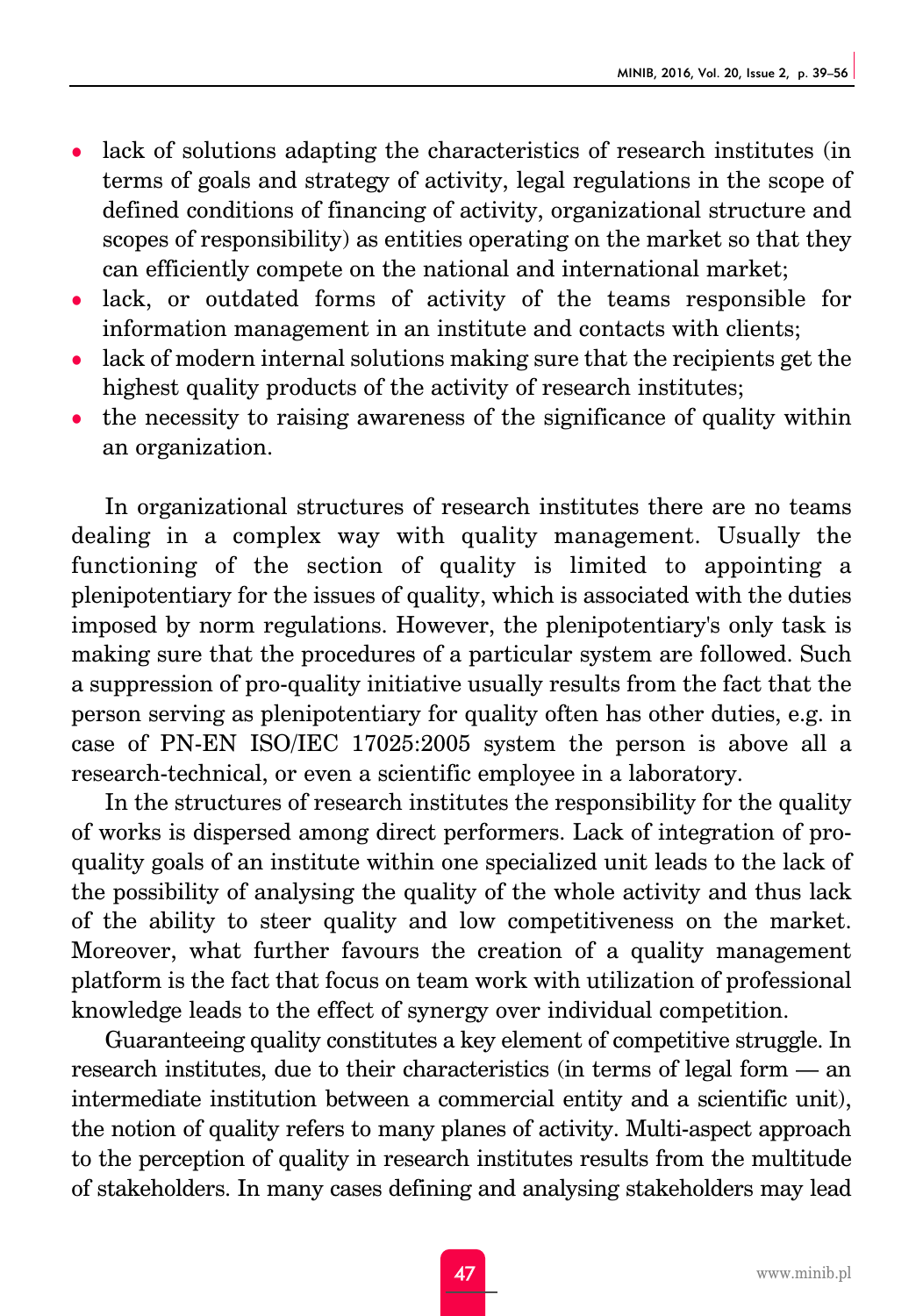to significant redefinition of the strategy of activity. The first step in discussing the issues of providing quality in research institutes is detailed definition of the groups of its stakeholders. Picture 1 illustrates mutual relations between research institutes and groups of stakeholders.



Source: Own materials.

Every stakeholder has particular, diversified expectations with regard to the product. If we define quality as satisfying requirements (PN-EN ISO 9001:2009 "Quality management systems — Requirements"), relations with particular groups of stakeholders can be described with definitions from the perspective of expectations with regard to the product. Exemplary measurable traits defining quality can be ascribed to particular products.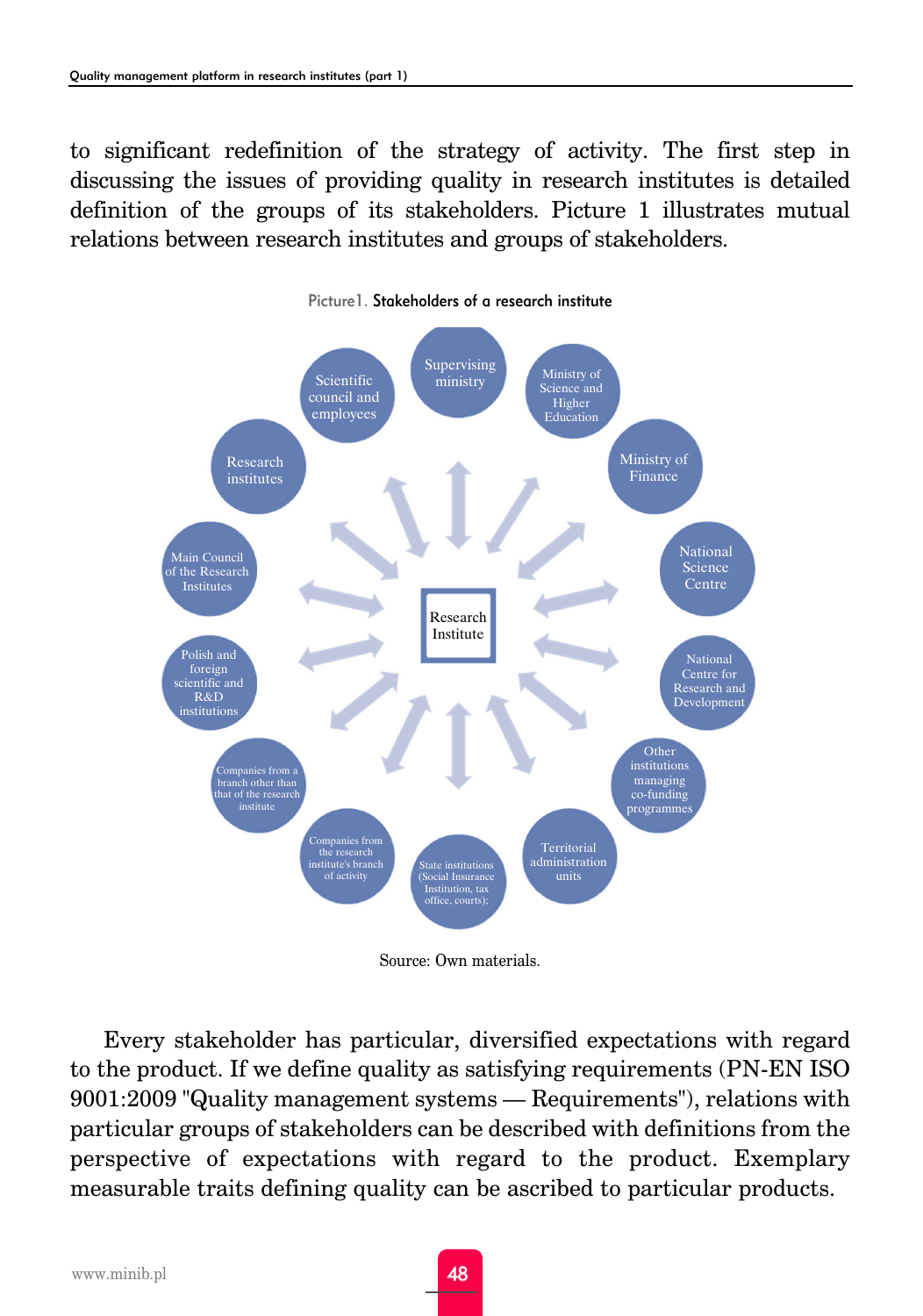| <b>Stakeholder</b>                                                                                                                                        | Product<br>(form)                                                                                                                                                                                                                                             | Product<br>characteristics                                                                                                                                                                                                 | The purpose of<br>providing a product                                                                                                                                                                                             |
|-----------------------------------------------------------------------------------------------------------------------------------------------------------|---------------------------------------------------------------------------------------------------------------------------------------------------------------------------------------------------------------------------------------------------------------|----------------------------------------------------------------------------------------------------------------------------------------------------------------------------------------------------------------------------|-----------------------------------------------------------------------------------------------------------------------------------------------------------------------------------------------------------------------------------|
| Supervising ministry                                                                                                                                      | Documented information<br>concerning the content-<br>related course of works,<br>financial and personnel<br>situation,<br>predictive<br>analyses                                                                                                              | Punctuality of provision,<br>completeness, correctness<br>and substantial adequacy,<br>presented scope, verification<br>of compliance with legal<br>regulations, rules of due<br>diligence, usefulness, fruga-<br>lity     | Analysis and supervision<br>of the compliance of the<br>activities of the institute<br>with legal provisions and<br>institute's statute, the<br>institute's handling of<br>basic duties; correctness<br>of spending public assets |
| Ministry of Science and<br><b>Higher Education</b>                                                                                                        | Documented<br>information<br>about the substantial course of<br>works, applications for co-<br>financing<br>statutory<br>and<br>investment<br>activity,<br>unit<br>questionnaire/information in<br>the POL-on system concerning<br>the full scope of activity | Punctuality of submission,<br>completeness, correctness<br>and substantial adequacy,<br>presented scope, verifi-<br>cation of compliance with<br>the<br>rules<br>of<br>legality,<br>diligence, usefulness and<br>frugality | Situation analysis and<br>decision on the granting of<br>funds financing statutory<br>and investment activity,<br>decision on the awarding<br>of a scientific theory in<br>course of a parame-<br>trization procedure             |
| Ministry of Finance                                                                                                                                       | Documented information<br>concerning financial and<br>personnel situation                                                                                                                                                                                     | Punctuality of submission,<br>completeness, correctness and<br>substantial adequacy, presen-<br>ted scope, verification of<br>compliance with the rules of<br>legality, diligence, usefulness<br>and frugality             | of<br>Analysis<br>the<br>correctness of conducted<br>activities<br>in terms of<br>finances<br>and<br>human<br>resources                                                                                                           |
| National Science Centre,<br>National<br>Centre<br>for<br>Research and Development,<br>remaining<br>institutions<br>managing<br>co-financing<br>programmes | Applications for research,<br>investment, demonstrative<br>projects,<br>current<br>docu-<br>mentation<br>concerning<br>conducted projects, reports<br>on the effects of completed<br>projects                                                                 | Punctuality of submission,<br>completeness, correctness<br>and substantial adequacy,<br>presented scope, verification<br>of compliance with the rules<br>of<br>legality,<br>diligence,<br>usefulness, frugality            | Analysis of applications,<br>making a decision granting<br>projects<br>imple-<br>for<br>mentation, analysis of the<br>process of handling funds<br>during the implementation<br>of the project, decision on<br>project clearing   |
| Territorial administration<br>units                                                                                                                       | Applications for projects<br>financed by regional funds                                                                                                                                                                                                       | Punctuality of submission,<br>completeness, substantial<br>correctness and adequacy                                                                                                                                        | Analysis of applications,<br>making decision on granting<br>projects for implementation,<br>analysis of handling funds<br>during the implementation<br>of the project, decision on<br>project clearing                            |

Table 3. Stakeholders, products, characteristics of products, purposes of providing products in a research institute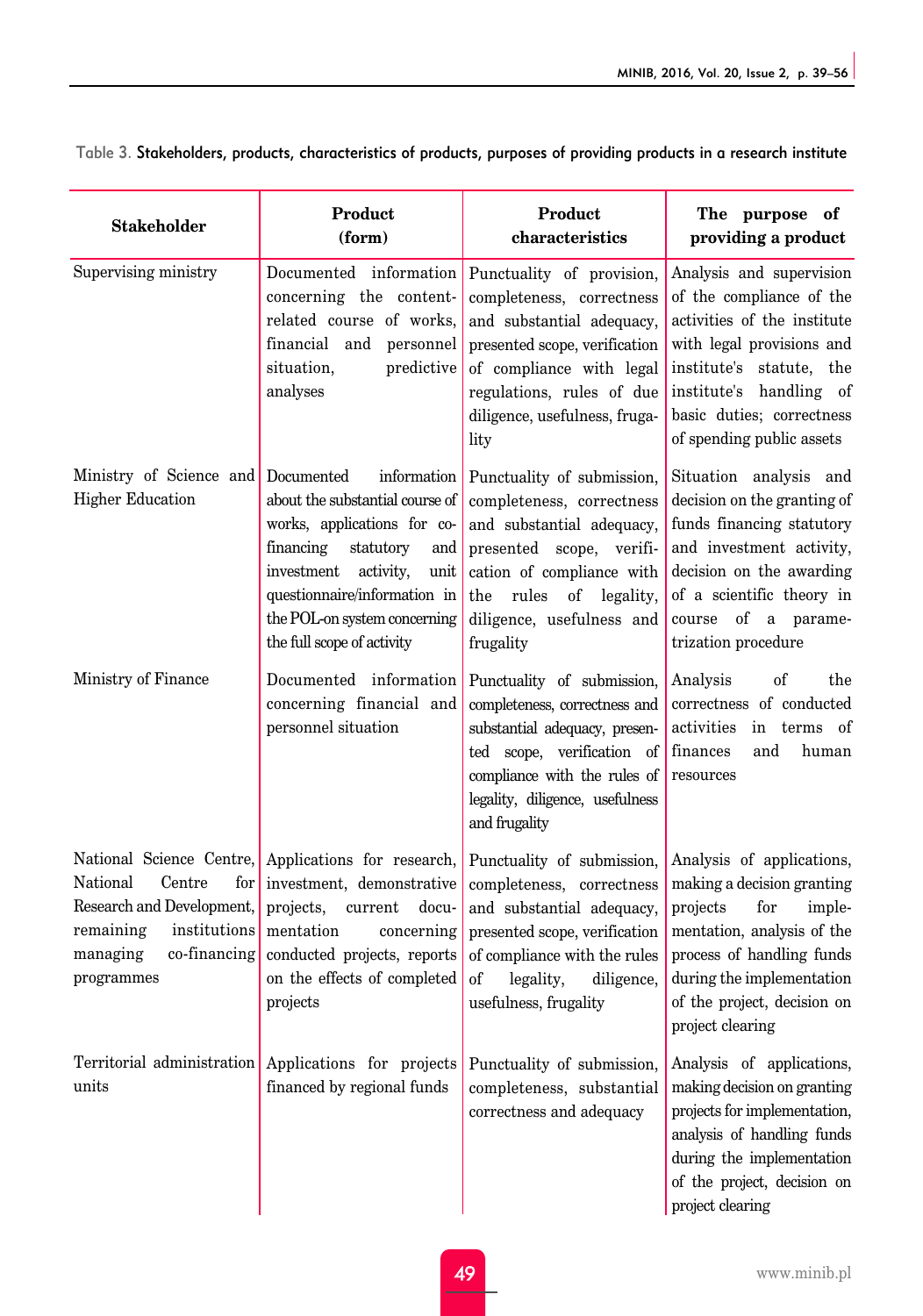| <b>Stakeholder</b>                                                           | Product<br>(form)                                                                                                                                                                                       | Product<br>characteristics                                                                                                                                                                                                                   | The purpose of<br>providing a product                                                                                                                                                           |  |
|------------------------------------------------------------------------------|---------------------------------------------------------------------------------------------------------------------------------------------------------------------------------------------------------|----------------------------------------------------------------------------------------------------------------------------------------------------------------------------------------------------------------------------------------------|-------------------------------------------------------------------------------------------------------------------------------------------------------------------------------------------------|--|
| Insurance Institution, Tax<br>Office, courts, Central<br>Statistical Office) | Public institutions (Social   Payments - social insurance<br>fees, taxes, fees paid to the<br>Treasury of State, opinions<br>and analyses, documented<br>information<br>about<br>indicators of activity | Punctuality of submission,<br>completeness                                                                                                                                                                                                   | Analysis of documents                                                                                                                                                                           |  |
| Companies<br>from<br>branch of activity of the<br>research institute         | the R&D results; research,<br>analyses, opinions, expert<br>evaluations                                                                                                                                 | Professional preparation of<br>a solution based on the<br>utilization<br>of<br>modern<br>methods<br>research<br>and<br>technologies,<br>compliance<br>with legal requirements<br>and norms, safe usage,<br>ergonomics, reliability           | Utilization compliant with<br>the purpose of a product<br>competitive in terms of<br>professionalism of prepa-<br>ration and execution                                                          |  |
| Companies from a branch R&D results;<br>research institute                   | research,<br>other than that of the analyses, opinions, expert<br>evaluations                                                                                                                           | Professional preparation of<br>a solution based on the<br>$\sigma$ f<br>utilization<br>modern<br>methods<br>research<br>and<br>technologies, compliance<br>with legal requirements<br>and norms, safety of usage,<br>ergonomics, reliability | Utilization compliant with<br>the purpose of a product<br>competitive in terms of<br>professionalism of prepa-<br>ration and execution                                                          |  |
| Polish<br>and<br>scientific<br>and<br>R&D<br>institutions                    | foreign Cooperation in the area of<br>R&D works                                                                                                                                                         | Professional preparation of<br>solutions based on the<br>utilization<br>modern<br>of<br>research<br>methods<br>and<br>technologies, compliance<br>with legal requirements<br>and norms, safety of usage,<br>ergonomics and reliability       | Utilization compliant with<br>the purpose of a product<br>competitive in terms of<br>professionalism of prepa-<br>ration and execution                                                          |  |
| Institutes                                                                   | Main Council of Research Documented information<br>concerning<br>substantial<br>course of works, financial<br>and personnel situation,<br>predictive analyses                                           | Punctuality of submission,<br>completeness, correctness<br>and substantial adequacy,<br>presented scope                                                                                                                                      | Opinions and conclusions<br>concerning the state's<br>scientific and scientific-<br>technical policy, as well as<br>conditions and rules for<br>of<br>the<br>functioning<br>research institutes |  |

#### cont. table 3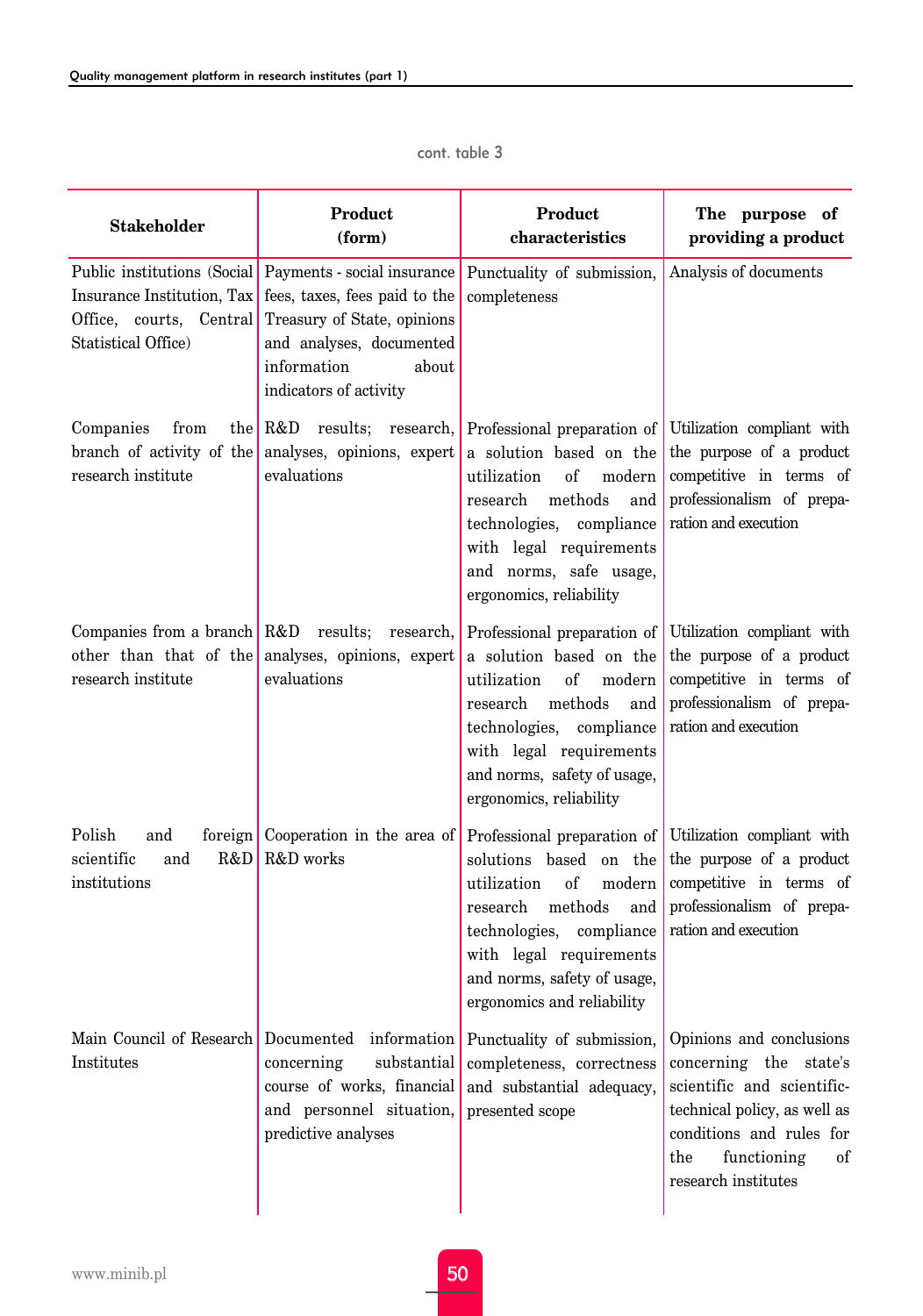| Product<br><b>Stakeholder</b><br>(form)     |                                                                                                                                             | Product<br>characteristics                                                                                                                                                                                                                                                                                                                                                 | The purpose of<br>providing a product                                                                                                                                                                                                                                                                                                    |
|---------------------------------------------|---------------------------------------------------------------------------------------------------------------------------------------------|----------------------------------------------------------------------------------------------------------------------------------------------------------------------------------------------------------------------------------------------------------------------------------------------------------------------------------------------------------------------------|------------------------------------------------------------------------------------------------------------------------------------------------------------------------------------------------------------------------------------------------------------------------------------------------------------------------------------------|
| Research institutes                         | stance on the utilization<br>common<br>economic policy                                                                                      | Cooperation on conducting Professional preparation of<br>R&D works, working out a solution based on the<br>of<br>modern<br>country's scientific and research methods and<br>technologies, compliance<br>with legal requirements<br>and norms; punctuality of<br>submission of joint projects,<br>completeness, correctness<br>and substantial adequacy,<br>presented scope | Utilization compliant with<br>the purpose of a product<br>competitive in terms of<br>professionalism of pre-<br>paration and execution;<br>opinions and conclusions<br>concerning scientific and<br>scientific-technical policy<br>of the state, as well as the<br>conditions and rules for<br>the functioning of research<br>institutes |
| Scientific<br>council<br>and  <br>employees | Cooperation within research Efficiency of activity<br>institutes in the area of<br>statutory, administrative,<br>personnel-related activity |                                                                                                                                                                                                                                                                                                                                                                            | Generating the results of<br>scientific activity, R&D,<br>organizational efficiency                                                                                                                                                                                                                                                      |

| cont. table 3 |  |  |  |  |
|---------------|--|--|--|--|
|---------------|--|--|--|--|

Source: Own materials prepared on the basis of the act on research institutes from.

On the basis of the products defined in detail (the above table is not a full list of stakeholders and products) it is necessary to determine the strategy of activity and development. It is a key issue to analyse the expectations of all interested entities in comparison to the current capacities of a research institute. Such a comparison can reveal gaps in the current situation. The possibility of satisfying expectations determined based on the analysis of both the internal situation and on limitations, as well as chances arising from e.g. the legal regulations will constitute the fundamental values that a particular organization research institute — will strive to achieve. Creating a specialized organizational unit, which would have as one of its goals broadly understood quality management, will allow continuous analysis and coordination of activities defined in the strategy as those especially significant for achieving the desired values and thus updating the offer and adapting it to the needs of all stakeholders.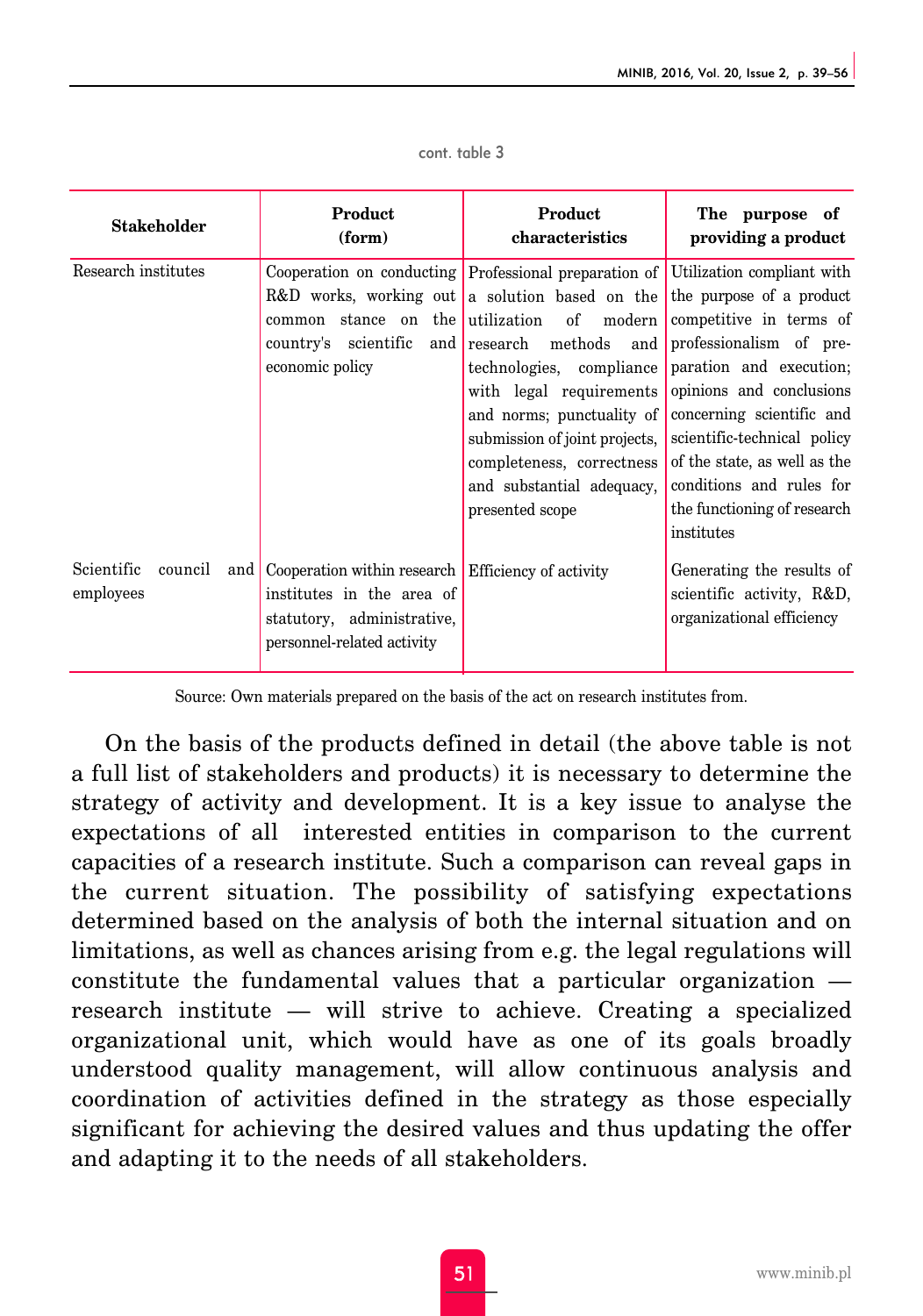## Rules governing the operation of quality management platform

The creation of a quality management platform requires establishing a new entity within the organizational structure of research institute called in this paper "Quality Management Platform" — and next integrating within it three pillars responsible for broadly understood provision of quality in the activity of the research institute. The platform may take the shape of a physically separated team of employees working full time, responsible for implementation and functioning of an IT, service management platform. The purpose of creation of the platform is consolidation of dispersed structures of the Institute and raising the research potential, as well as the degree of dissemination and exchange of research results with other scientific-research centres in Poland and abroad. According to the author, based on the product analysis and the analysis of the recipients' expectations, it is possible to form the following teams, which would best serve the purpose of providing quality of activity in research institutes:

- 1) Section of Quality Management Systems (QMS);
- 2) Section of Scientific Information (SI);
- 3) Section of Cooperation with the Client (CC).

The criterion for the integration of three particular teams into one quality management platform is the product, its features and the group of stakeholders.

The section called "Quality Management Systems" is responsible for the analysis and satisfying the systemic requirements in order to eliminate potential flaws in the product (taking into consideration the complaints and suggestions made by clients, monitoring the results of audits, analysis of internal opinion concerning the system, employee training aimed at raising the awareness of the concept of quality of activity of research institutes and shedding light on the methods of providing quality). The direct stakeholders of the team are employees and the management of the institute. Indirectly the operations of the section has an impact on the assessment of the organization by its external clients. The QMS Section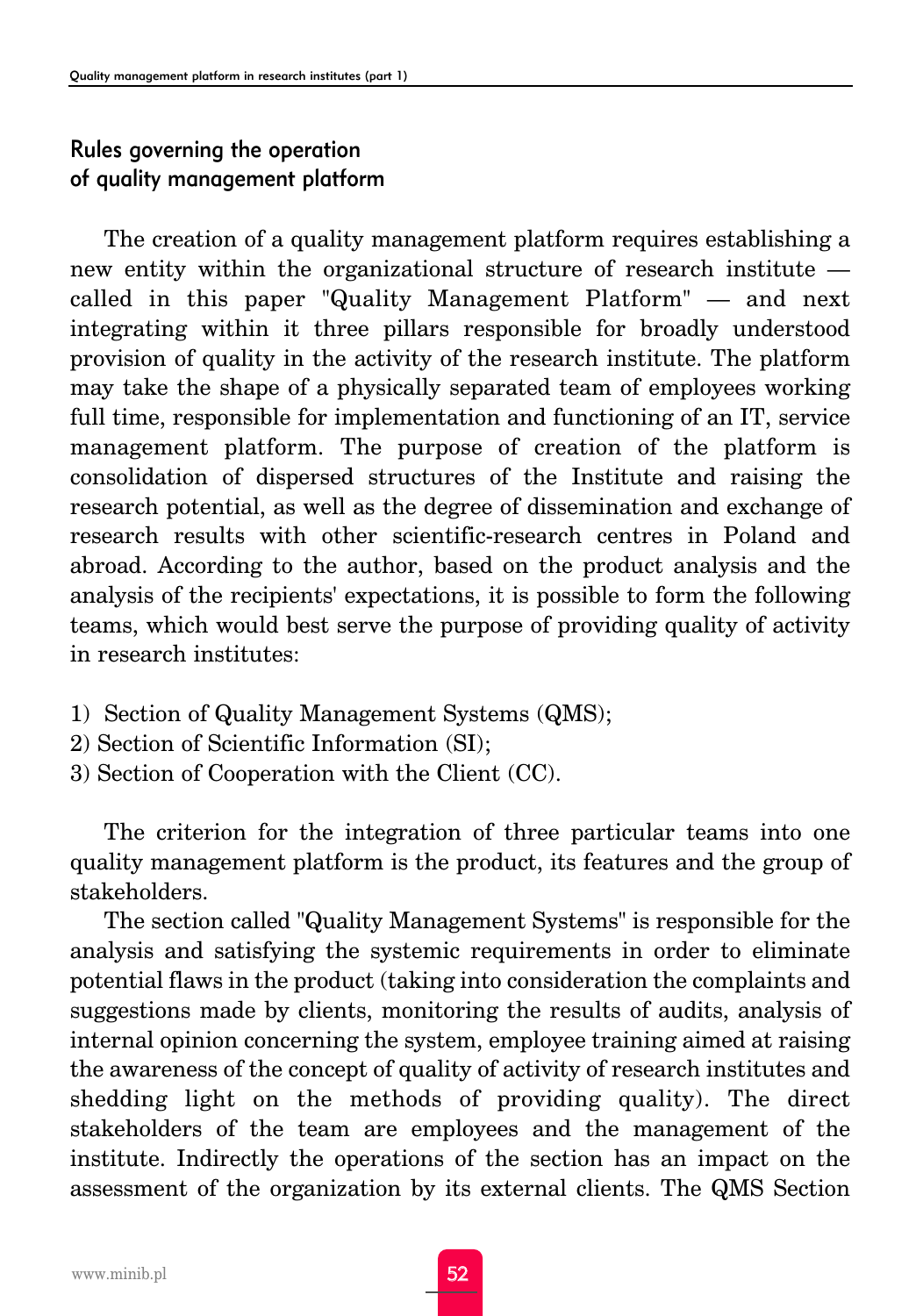

Picture 2. Structure of the quality management platform

Source: Own materials.

would be responsible for preparing, conducting and analysing questionnaires among employees and the management of the institute. Its results would provide information on the opinions of the personnel concerning further maintenance of the system. Assessments from the surveys should be juxtaposed with non-biased data — audit results, feedback from external clients, balance of costs and revenues from the activity covered by the system, analysis of the environment concerning potential chances and threats arising from changes in the legaladministrative order in Poland and the European Union. In order to obtain a credible and full effect of the survey, it is necessary to take advantage of commonly known tools for the assessment of quality management systems, well described in literature on the subject (Hamrol A. 2005, Zieliński G. 2012) and prepare original, appropriate methods of assessment for a particular institution. Such collections of data and next, comparisons with previous periods would give the management full view of the functioning of the quality management system.

"Scientific Information" Section is responsible for handling scientific reporting, records of scientific-research works, databases, managing library resources within the scientific library, digitalization of libraries, reviewing methods of management and organizational structures,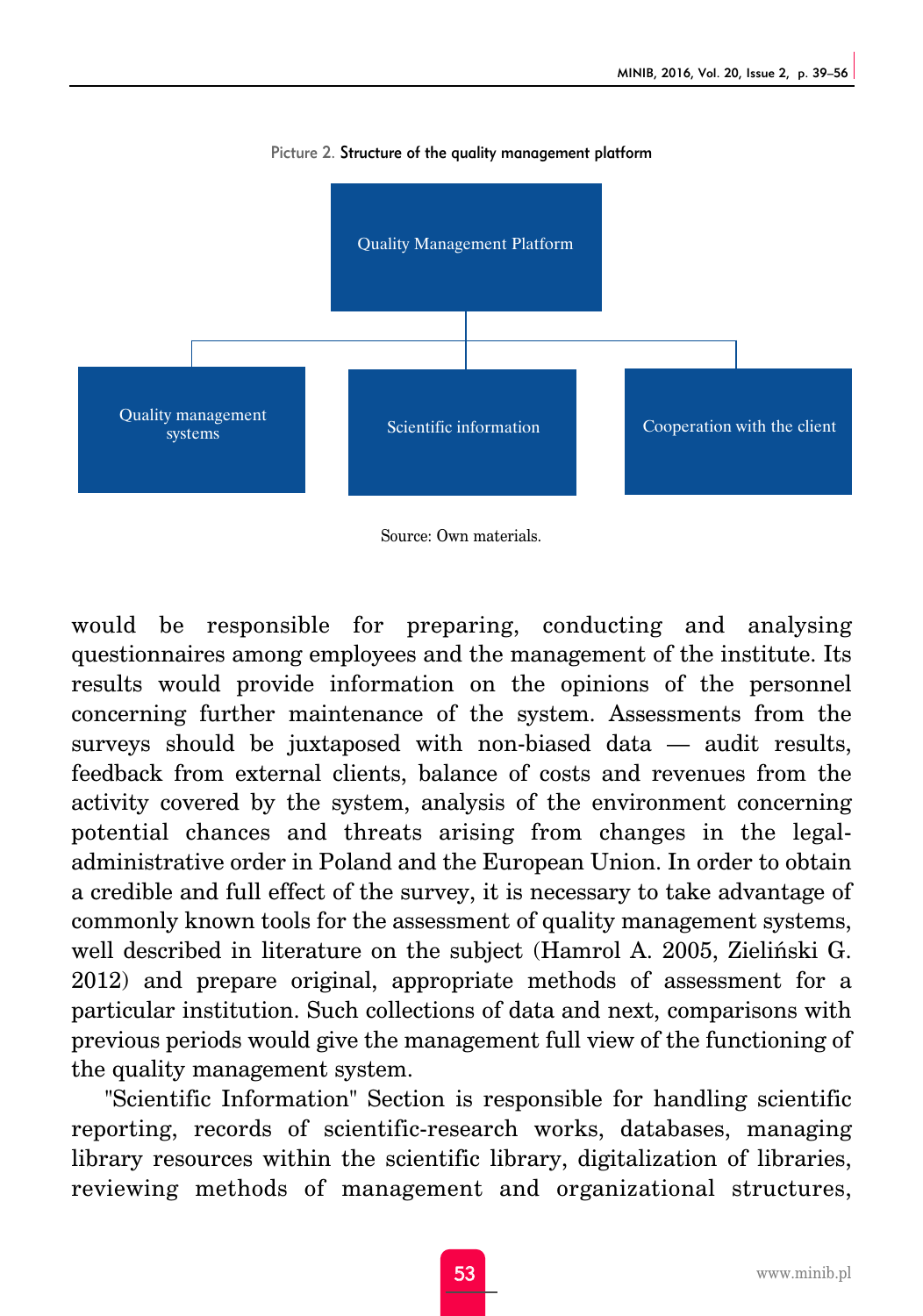improving services for users. The recipients of this activity are both employees using systematically arranged information, as well as external entities (national and foreign public institutions, companies, scientific centres and individuals looking for information about an institute and its achievements). Scientific information currently constitutes an important aspect in scientific policy — the issue of open access and dissemination of research results is becoming a key value in R&D activity in Poland and the European Union (European Commission 2012, Ministry of Science and Higher Education 2015, European Parliament and Council (EU) 2013).

The "Cooperation with the Client" Section takes care of securing an efficient form of contact with the client, using modern marketing tools dedicated to the characteristics of research institutes (Niemczyk A. 2013, Walasik M. 2015).

Every team from the platform is responsible for continuous analysis of the situation in a particular area. On the basis of the results of these analyses the unit informs the management about the necessity to take appropriate pro-quality measures. On the basis of the management's authorization every team takes the necessary steps, or passes on the guidelines to other teams

## **Conclusions**

Research institutes are specialized units with skilled scientific personnel and technologically advanced research equipment. The strategy of development of a research institute has to take into consideration dynamic development of the economy. This leads to the necessity to adapt management methods to the challenging reality. The concept of creation of a Quality Management Platform fits in this strategy of development. Its purpose is integration of three sections responsible for control over the functioning of implemented quality systems, modern tools for publication and promotion of scientific achievements and efficient cooperation with the Client (domestic and foreign clients).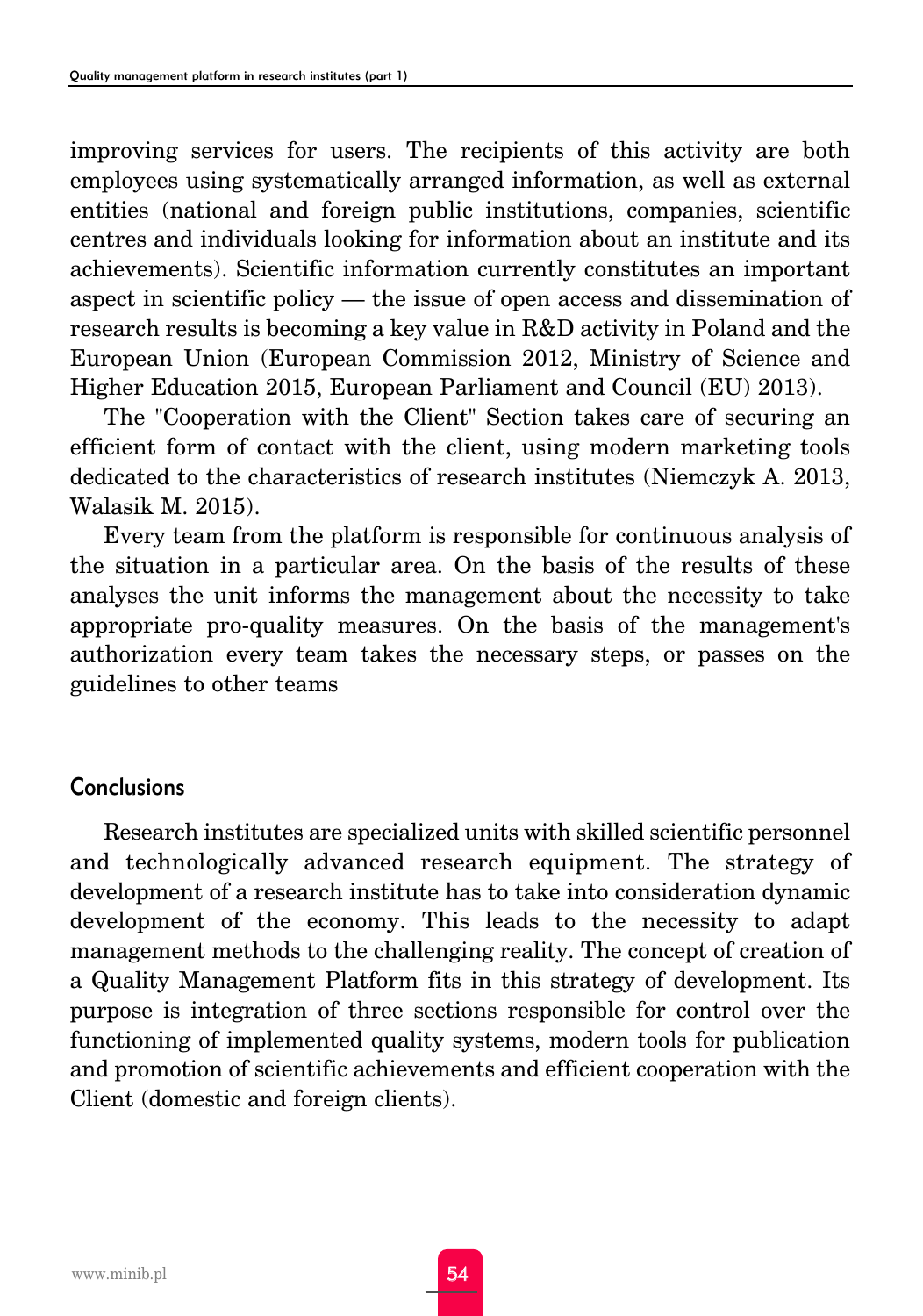### Bibliography

- 1. Główny Urząd Statystyczny (1981). *Rocznik Statystyczny 1981*, Warszawa.
- 2. Główny Urząd Statystyczny (1988). *Rocznik Statystyczny 1988*, Warszawa.
- 3. Główny Urząd Statystyczny (2014). *Rocznik Statystyczny Rzeczypospolitej Polskiej 2014*, Warszawa.
- 4. Hamrol, A. (2005). *Zarządzanie jakością z przykładami*. PWN, Warszawa.
- 5. Komisja Europejska (2012). Zalecenie Komisji Europejskiej z dnia 17 lipca 2012 (2012/417/UE) w sprawie dostępu do informacji naukowej i jej ochrony.
- 6. Ministerstwo Nauki i Szkolnictwa Wyższego (2007). *Strategia Rozwoju Kraju 2007–2015. Strategia rozwoju nauki w Polsce do 2015 roku*. Warszawa.
- 7. Ministerstwo Nauki i Szkolnictwa Wyższego (2015). *Kierunki rozwoju otwartego dostępu do publikacji i wyników badań naukowych w Polsce*. Warszawa.
- 8. Niemczyk, A. (2013). Rozwój współpracy instytutu badawczego z przedsiębiorstwami w kontekście komunikacji marketingowej. *Marketing Instytucji Naukowych i Badawczych* nr. 2 (8), Instytut Lotnictwa, Warszawa, 3–26.
- 9. Parlament Europejski i Rada (UE) (2013). Rozporządzenie Parlamentu Europejskiego i Rady (UE) nr 1290/2013 z dnia 11 grudnia 2013, ustanawiające zasady uczestnictwa i upowszechniania dla programu Horyzont 2020 — programu ramowego w zakresie badań naukowych i innowacji (2014–2020).
- 10. PN-EN ISO/IEC 17025:2005 Ogólne wymagania dotyczące kompetencji laboratoriów badawczych i wzorcujących.
- 11. PN-EN ISO 9001:2009 Systemy zarządzania jakością Wymagania.
- 12. Ustawa o instytutach badawczych z dnia 10.04.2010 r. (2010) Dz.U. 2010 nr. 96 poz. 618.
- 13. Walasik, M. (2015). Rola platformy technologicznej w procesie komercjalizacji wyników prac B+R, *Marketing Instytucji Naukowych i Badawczych* nr 17 (3), Instytut Lotnictwa, Warszawa, 103–119.
- 14. Zieliński, G. (2012). Rozdział 5. Instrumentarium zarządzania jakością w projektach badawczo-rozwojowych. In: M. Wirkus, A. Lis, (eds.). *Zarządzanie projektami badawczorozwojowymi*. Difin SA, Warszawa, 104–125.

mgr Agnieszka Klembalska, Przemysłowy Instytut Maszyn Rolniczych, Polska — absolwentka Wydziału Prawa i Administracji Uniwersytetu im. Adama Mickiewicza w Poznaniu. Ukończyła studia podyplomowe dla Kandydatów na Tłumaczy Przysięgłych na Wydziale Neofilologii Uniwersytetu im. Adama Mickiewicza w Poznaniu oraz Studia Podyplomowe "Zarządzanie jakością w teorii i praktyce" na Politechnice Poznańskiej. Uzyskała świadectwa Auditora Wewnętrznego Systemów Zarządzania Jakością, Auditora Wewnętrznego Zintegrowanych Systemów Zarządzania i Auditora Wewnętrznego w Laboratorium oraz certyfikaty Asystenta i Pełnomocnika Systemu Zarządzania Jakością Polskiego Centrum Badań i Certyfikacji. Uczestniczyła w szeregu konferencji i szkoleń z zakresu sytuacji sektora badawczo- -rozwojowego, zarządzania jakością, normalizacji oraz informacji naukowej i digitalizacji zasobów. Pracuje w dziale Marketingu, Współpracy z Zagranicą i Standaryzacji w Przemysłowym Instytucie Maszyn Rolniczych na stanowisku starszego specjalisty. Pełni także funkcję auditora wiodącego systemu wg PN-EN ISO/IEC 17025:2005 w Laboratorium Badawczym Maszyn Rolniczych PIMR.